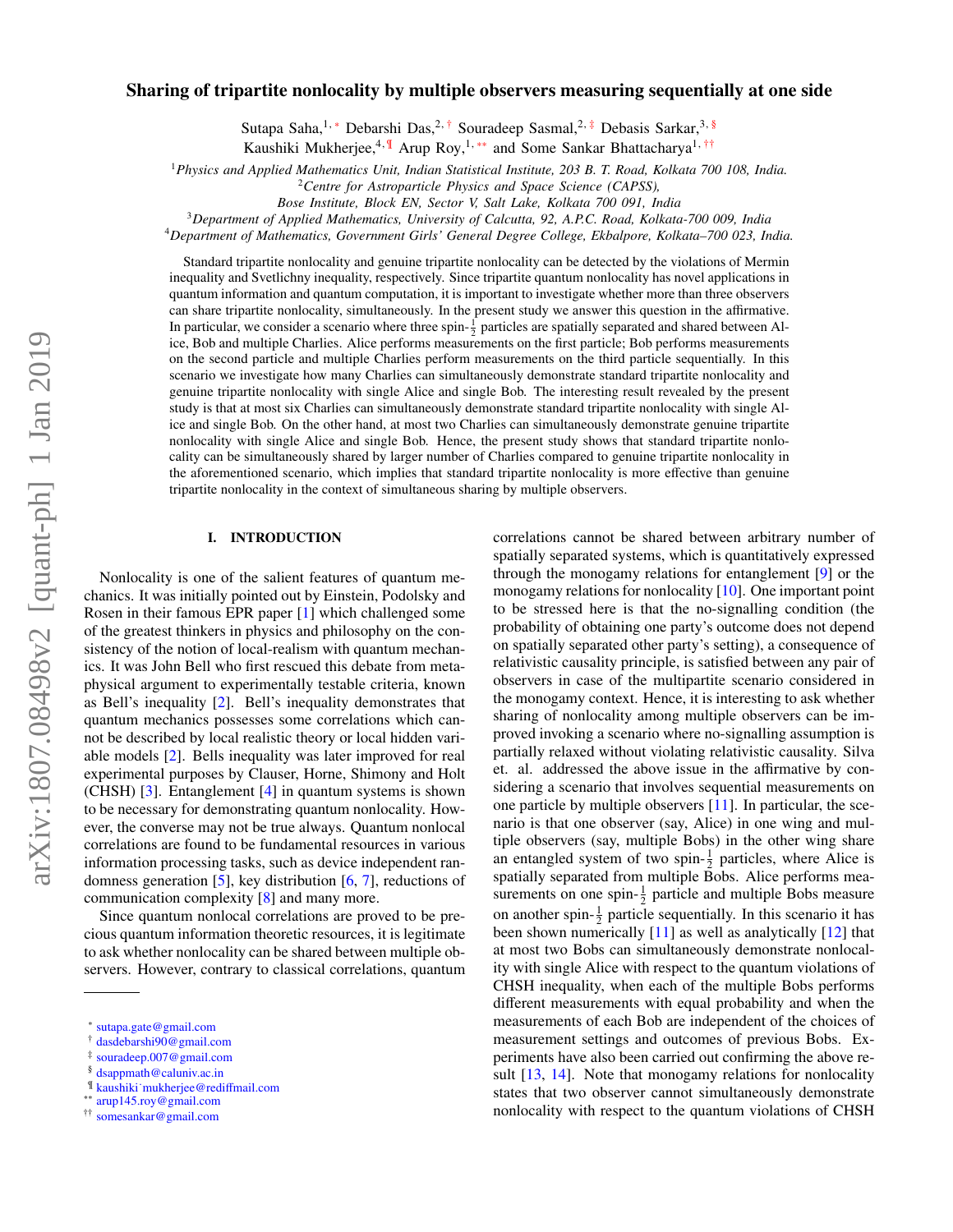inequality with a third observer [\[10\]](#page-6-9).

Recently, quantum steering [\[15](#page-6-14)[–17\]](#page-6-15) of a single system sequentially by multiple observers in the above scenario has also been demonstrated [\[18\]](#page-6-16), going beyond monogamy constraint of quantum steering [\[19,](#page-6-17) [20\]](#page-6-18). Sharing of entanglement by multiple observers measuring sequentially in the above scenario has been demonstrated [\[21\]](#page-6-19). Sharing of nonlocal advantage of quantum coherence [\[22\]](#page-6-20) in the above scenario has also been presented recently [\[23\]](#page-6-21).

Quantum nonlocality is well understood in the bipartite scenario. However, multipartite nonlocality is significantly less explored than its bipartite counterpart and the complexity increases in multipartite scenario resulting in more elegant and sophisticated foundational significances. Mermin derived Bell-type inequality in order to capture standard tripartite non-locality (or, Bell nonlocality) [\[24\]](#page-6-22). However, Mermin's inequality does not incorporate "genuineness" of tripartite nonlocality. A multipartite state is called genuine nonlocal if and only if the state is nonlocal with respect to any possible partitions of the multipartite state. For a tripartite system, the conventionally employed inequality, whose violation implies genuine tripartite nonlocality, is due to Svetlichny [\[25\]](#page-6-23). Mermin inequality and Svetlichny inequality can be violated by both Greenberger-Horne-Zeilinger (GHZ) [\[26\]](#page-6-24) and W classes of states for three qubits [\[27](#page-6-25)[–29\]](#page-6-26).

Besides having foundational significances [\[30\]](#page-7-0), multipartite quantum correlations are used as resources in quantum communication and quantum computation as evidenced by a wide range of theoretical and experimental studies [\[31](#page-7-1)[–44\]](#page-7-2). Hence, it is significant to investigate how *n*-partite quantum correlation can be used as resource by more than *n* observers, simultaneously, by performing sequential measurements. Surprisingly, all the previous studies addressing quantum correlation sharing by multiple sequential observers were restricted to two spatially separated particles. The generalization of the above feature of quantum correlation to multiple spatially separated particles remains unexplored till date. Motivated by these facts, in the present study we investigate sharing of tripartite nonlocality in the scenario where three spin- $\frac{1}{2}$  particles are spatially separated and shared between, say, Alice, Bob and multiple Charlies. Alice measures on the first particle; Bob measures on the second particle and multiple Charlies measure on the third particle sequentially. In this scenario we investigate how many Charlies can demonstrate standard tripartite nonlocality as well as genuine tripartite nonlocality through quantum violations of Mermin inequality [\[24\]](#page-6-22) and Svetlichny inequality [\[25\]](#page-6-23), respectively. Besides providing a new dimension in the context of nonlocality sharing, the present study seeks to demonstrate a new method to operationally distinguish two inequivalent forms of tripartite nonlocality, standard and genuine tripartite nonlocality.

The paper is organized as follows: in Sec.  $\Pi$  we recapitulate the notions of standard as well as genuine tripartite nonlocality followed by Sec. [III,](#page-2-0) where we describe in detail the measurement scenario considered in the present study and the unsharp measurement formalism. In Secs. [IV](#page-3-0) and [V](#page-4-0) we investigate sharing of standard tripartite nonlocality and genuine tripartite nonlocality, respectively, contingent upon using sequential measurements in the scenario considered. Finally, in Sec. [VI](#page-5-0) we present the concluding discussion.

### <span id="page-1-0"></span>II. RECAPITULATING TRIPARTITE NONLOCALITY

Now we are going to discuss the concept of tripartite nonlocality. Consider a tripartite Bell scenario where each of three spatially separated parties, say, Alice, Bob and Charlie performs two dichotomic measurements on their subsystems. In this scenario the correlation is described by the conditional probability distributions  $P(a, b, c|A_x, B_y, C_z)$ , where *x*, *y*, *z* ∈ {0, 1} and *a*, *b*, *c* ∈ {+1, −1}. *x*, *y*, *z* denote the choices of measurement settings of Alice, Bob and Charlie, respectively; *a*, *b*, *c* denote the outcomes of Alice, Bob and Charlie, respectively. The correlation  $P(a, b, c|A_x, B_y, C_z)$  is fully local iff, for all *x*, *y*, *z*, *a*, *b*, *c*, it can be explained by a fully local hidden variable (LHV) model given by,

$$
P(a,b,c|A_x,B_y,C_z) = \sum_{\xi} p(\xi)P(a|A_x,\xi)P(b|B_y,\xi)P(c|C_z,\xi),
$$
\n(1)

where  $p(\xi)$  is the probability distribution over the hidden variables  $\xi$ ;  $0 \le p(\xi) \le 1$  and  $\sum_{\xi} p(\xi) = 1$ .  $P(a|A_x, \xi)$  denotes the conditional probability of getting outcome *a* when Alice the conditional probability of getting outcome *a* when Alice performs the measurement  $A_x$  on her subsystem and  $\xi$  is the hidden variable.  $P(b|B_y, \xi)$ ,  $P(c|C_z, \xi)$  are similarly defined.<br>The correlation  $P(a, b, c|A, R, C)$  exhibits standard tripartite The correlation  $P(a, b, c | A_x, B_y, C_z)$  exhibits standard tripartite nonlocality (i. e., Bell nonlocality) iff it is not fully local.

Standard tripartite nonlocality is detected by violation of the Mermin inequality  $[24]$ , which has the following form,

<span id="page-1-1"></span>
$$
M = |\langle A_1 B_0 C_0 \rangle + \langle A_0 B_1 C_0 \rangle + \langle A_0 B_0 C_1 \rangle - \langle A_1 B_1 C_1 \rangle| \le 2. \tag{2}
$$

Here  $\langle A_x B_y C_z \rangle = \sum_{abc} (abc)P(a, b, c|A_x, B_y, C_z)$ . The maxi-<br>mum violation of the Mermin inequality in quantum mechanmum violation of the Mermin inequality in quantum mechanics is 4. Note that Mermin inequality is maximally violated by a GHZ state [\[26\]](#page-6-24) and the measurement settings that give rise to it exhibit the GHZ paradox [\[45\]](#page-7-3).

If a correlation violates Mermin inequality, it does not necessarily imply that the correlation exhibits genuine tripartite nonlocality [\[25,](#page-6-23) [46\]](#page-7-4). Svetlichny introduced the strongest form of genuine tripartite nonlocality in Ref. [\[25\]](#page-6-23) (see Ref. [\[46\]](#page-7-4) for the other two forms of genuine nonlocality). A correlation demonstrates genuine tripartite nonlocality iff it does not have the following hybrid nonlocal-local hidden variable (NLHV) model,

$$
P(a, b, c | A_x, B_y, C_z) = \sum_{\xi} p(\xi) P(b, c | B_y, C_z, \xi) P(a | A_x, \xi) + \sum_{\xi} q(\xi) P(a, c | A_x, C_z, \xi) P(b | B_y, \xi) + \sum_{\xi} r(\xi) P(a, b | A_x, B_y, \xi) P(c | C_z, \xi),
$$
 (3)

where  $p(\xi)$ ,  $q(\xi)$ ,  $r(\xi)$  are three probability distributions over the hidden variables  $\xi$ ;  $\sum_{\xi} p(\xi) + \sum_{\xi} q(\xi) + \sum_{\xi} r(\xi) = 1$ . The<br>binartite probability distribution  $P(a, b|A, R, \xi)$  denotes the bipartite probability distribution  $P(a, b|A_x, B_y, \xi)$  denotes the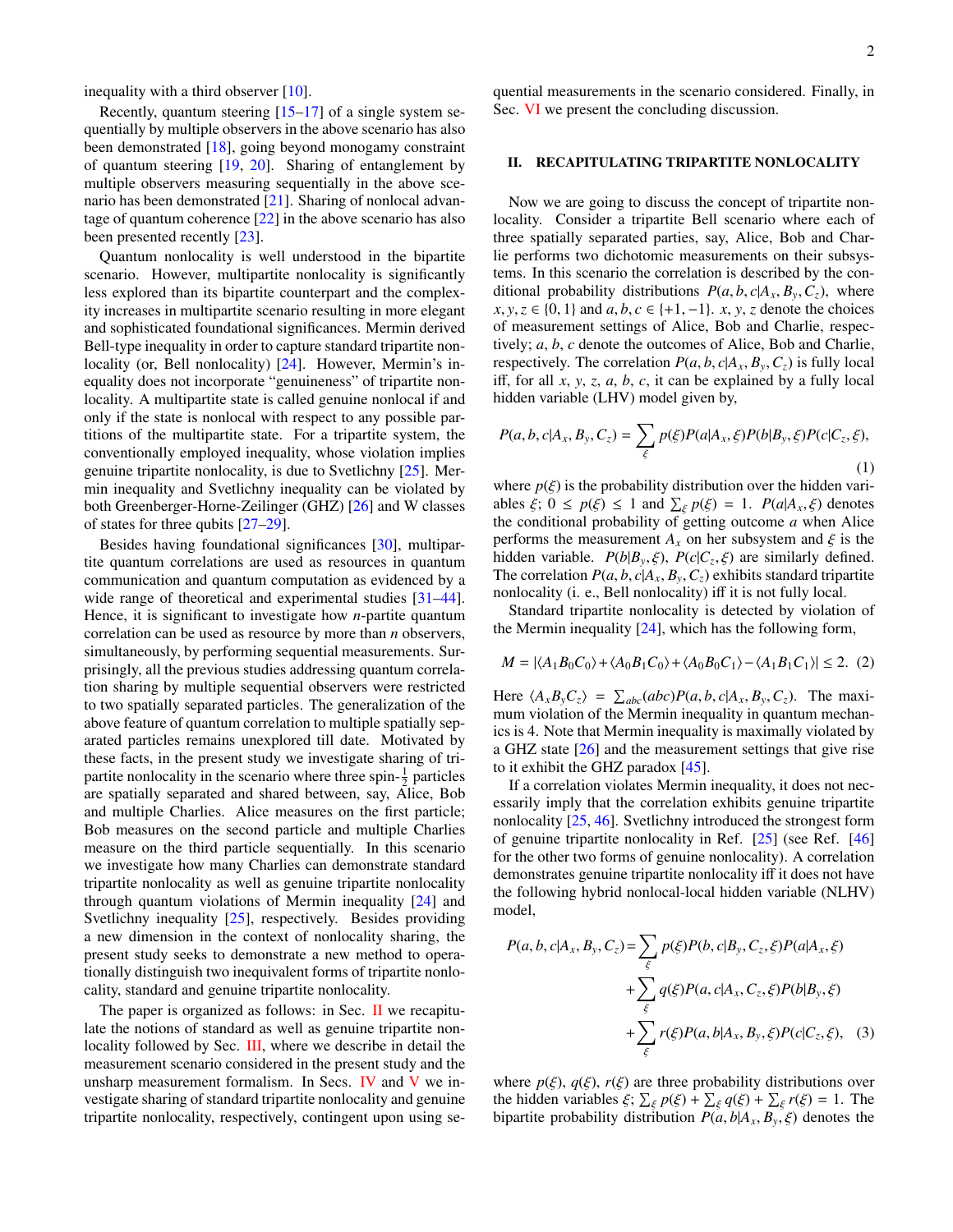conditional probability of getting outcomes *a* and *b* when the measurement setting are  $A_x$  and  $B_y$ , respectively, and  $\xi$  is the hidden variable.  $P(b, c|B_y, C_z, \xi)$  and  $P(a, c|A_x, C_z, \xi)$  are de-<br>fined similarly. Each of the binartite probability distributions fined similarly. Each of the bipartite probability distributions in the above decomposition can have arbitrary nonlocality.

Genuine tripartite nonlocality is detected by violation of the Svetlichny inequality [\[25\]](#page-6-23), which has the following form,

$$
S = |\langle A_0 B_0 C_0 \rangle + \langle A_1 B_0 C_0 \rangle - \langle A_0 B_1 C_0 \rangle + \langle A_1 B_1 C_0 \rangle
$$
  
+ 
$$
\langle A_0 B_0 C_1 \rangle - \langle A_1 B_0 C_1 \rangle + \langle A_0 B_1 C_1 \rangle + \langle A_1 B_1 C_1 \rangle| \le 4.
$$
  
(4)

The magnitude of maximum quantum violation of Svetlichny The magnitude of maximum quantum violation of Svetheriny inequality is  $4\sqrt{2}$ . GHZ state gives rise to this maximal quantum violation of Svetlichny inequality for a different choice of measurement settings which do not demonstrate GHZ paradox  $[45]$ .

### <span id="page-2-0"></span>III. SETTING UP THE SCENARIO VIA WEAK MEASUREMENT FORMALISM

Let us consider a scenario where three spin- $\frac{1}{2}$  particles are prepared in the state  $\rho$ . These three particles are spatially separated and shared between Alice, Bob and multiple Charlies (i. e., Charlie<sup>1</sup>, Charlie<sup>2</sup>, Charlie<sup>3</sup>, ..., Charlie<sup>n</sup>). Alice performs measurements on the first particle; Bob performs measurements on the second particle and multiple Charlies perform measurements on the third particle sequentially. Initially, Charlie<sup>1</sup> performs measurements on the third particle and after doing measurements he delivers the particle to Charlie<sup>2</sup>, Charlie<sup>2</sup> also passes the particle to Charlie<sup>3</sup> after doing mea-surements and so on. This scenario is depicted in Fig. [1.](#page-2-1) One important point to be stressed here is that, in this scenario considered by us, each Charlie performs measurements independent of the measurement choices and outcomes of the previous Charlies on the particle of his possession. Moreover, we are considering unbiased input scenario, i. e., all possible measurement settings of each Charlie are equally probable.

Note that in the above scenario no-signaling condition (the probability of obtaining one party's outcome does not depend on spatially separated other parties' settings) is satisfied between Alice, Bob and any Charlie as they are spatially separated and they perform measurements on three different particles. On the other hand, no-signaling condition is not satisfied between different Charlies. Because different Charlies perform measurements on the same particle sequentially. In fact, Charlie<sup>*m*−1</sup> signals to Charlie<sup>*m*</sup> (where  $m \in \{2, ..., n\}$ ) by his choices of measurements on the state of the particle before he choices of measurements on the state of the particle before he passes it on.

Against the above backdrop, we investigate how many Charlies can demonstrate tripartite nonlocality or genuine tripartite nonlocality with single Alice and single Bob. To be precise, we want to explore how many Charlies can have measurement statistics with single Alice and single Bob violating Mermin inequality [\(2\)](#page-1-1) and Svetlichny inequality [\(4\)](#page-2-2), respectvely. In this case, each of the Charlies except the final Charlie cannot measure sharply. If any Charlie measures



<span id="page-2-2"></span><span id="page-2-1"></span>FIG. 1. Sharing Tripartite Nonlocality Task: Consider a scenario where three spin- $\frac{1}{2}$  particles are prepared in the state  $\psi$ . These three<br>particles are spatially separated and shared between Alice. Bob and particles are spatially separated and shared between Alice, Bob and multiple Charlies. Alice performs measurements on the first particle; Bob performs measurements on the second particle and multiple Charlies perform measurements on the third particle sequentially.

sharply, i.e., performs projective measurements, then there would be no possibility of violation of the Mermin inequality or Svetlichny inequality by the next Charlie, since the entanglement of the state shared between Alice, Bob and the subsequent Charlie would be completely destroyed. Hence, in order to address the aforementioned problem with *n* Charlies, the measurements of the first (*n* − 1) Charlies should be weak. In the present study we will follow the unsharp version of the weak measurement formalism discussed in [\[12,](#page-6-11) [18\]](#page-6-16). For completeness we briefly recapitulate in the following the weak measurement scheme introduced in [\[11\]](#page-6-10) and then unsharp ver-sion of that considered in [\[12,](#page-6-11) [18\]](#page-6-16).

In standard von Neuman measurement, after an interaction with a meter having the state  $\phi(q)$ , the state  $|\psi\rangle$  ( $|\psi\rangle = a|0\rangle +$  $b|1\rangle$ ,  $|0\rangle$  and  $|1\rangle$  form orthonormal basis in  $\mathbb{C}^2$ ,  $|a|^2 + |b|^2 = 1$ ) of a spin- $\frac{1}{2}$  particle becomes

$$
a|0\rangle \otimes \phi(q-1) + b|1\rangle \otimes \phi(q+1). \tag{5}
$$

Weak version of this ideal measurement is characterised by two parameters: the quality factor *F* and the precision *G* of the measurements. Quality factor is given by,  $F(\phi) = \int_{-\infty}^{\infty} \langle \phi(q + 1) | \phi(q-1) \rangle dq$ . It quantifies the extent to which the state of the 1)| $\phi(q-1)$ |*dq*. It quantifies the extent to which the state of the system remains undisturbed after the measurement. Precision of measurement is defined as  $G = \int_{-1}^{1} \phi^2(q) dq$ . It quantifies the information gain from measurement. In case of strong projective measurement,  $F = 0$  and  $G = 1$ . An optimal pointer state is defined as the one which gives the best tradeoff between these two quantities, i. e., for a given quality factor, it provides the greatest precision. It has been shown that the information-disturbance trade-off condition for an optimal pointer is given by,  $F^2 + G^2 = 1$  [\[11\]](#page-6-10).

This weak measurement formalism can be recast through the unsharp measurement formalism [\[12,](#page-6-11) [18\]](#page-6-16), which is a particular class of positive operator valued measurement (POVM) [\[47,](#page-7-5) [48\]](#page-7-6). POVM is a set of positive operators that add to identity, i. e.,  $E = \{E_i | \sum_i E_i = \mathbb{I}, 0 \le E_i \le \mathbb{I} \}$ . Effects  $(E_i)$  represent quantum events that may occur as outcomes of a represent quantum events that may occur as outcomes of a measurement. In case of dichotomic unsharp measurement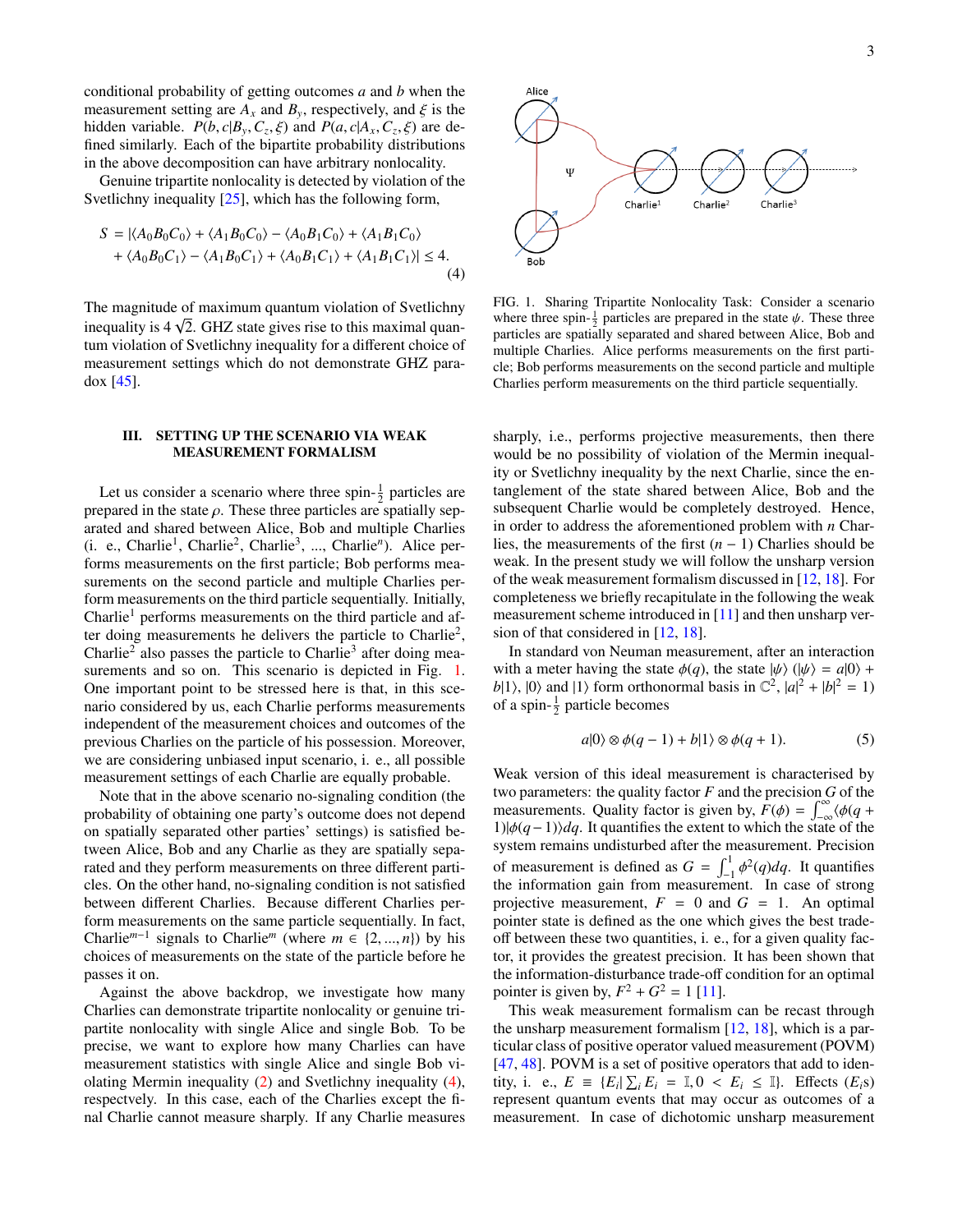formalism, the effect operators are given by,

$$
E_{\pm}^{\lambda} = \lambda P_{\pm} + (1 - \lambda) \frac{\mathbb{I}_2}{2},\tag{6}
$$

where  $\lambda$  (0 <  $\lambda \le 1$ ) is the sharpness parameter,  $P_+(P_-)$  is the projector associated with the outcome +1 (−1),  $\mathbb{I}_2$  is the  $2 \times 2$  identity matrix. The probability of getting the outcome +1 and −1 are Tr[ $ρE_+^{\lambda}$ ] and Tr[ $ρE_-^{\lambda}$ ], respectively, where  $ρ$  is<br>the state on which the measurement is performed. The postthe state on which the measurement is performed. The postmeasurement states are determined by Luder transformation rule. In case of above dichotomic unsharp measurement performed on the state  $\rho$ , the states after the measurements are given by  $\sqrt{E^{\lambda}_{+}} \rho \sqrt{E^{\lambda}_{+}}$  $Tr[E^{\lambda}_{+}\rho]$  and<br>botained, respectively  $\sqrt{E^{\lambda}_{-}} \rho \sqrt{E^{\lambda}_{-}}$ Tr[*E<sup>Δ</sup>ρ*]<br>≀elv. when  $+1$  and  $-1$  outcomes are obtained, respectively.

The quality factor *F* and the precision *G* defined in the context of aforementioned weak measurement formalism are related to the unsharp measurement formalism through  $F =$  $1 - \lambda^2$  and  $G = \lambda$  [\[12,](#page-6-11) [18\]](#page-6-16). Hence, it is evident that the parameter  $\lambda$  characterizes the precision of the measharpness parameter  $\lambda$  characterizes the precision of the measurement. For  $G = \lambda = 1$ , *F* becomes zero, which is the case of sharp projective measurement. Hence, in unsharp measurement formalism, the optimal pointer state condition,  $F^2 + G^2 = 1$ , is automatically satisfied. In the following we will consider the measurements of all the Charlies except the final Charlie to be unsharp.

### <span id="page-3-0"></span>IV. SHARING OF STANDARD TRIPARTITE NONLOCALITY BY MULTIPLE CHARLIES

In this Section we explore how many Charlies can simultaneously demonstrate standard tripartite nonlocality through the quantum violations of Mermin inequality [\(2\)](#page-1-1) with single Alice and single Bob in the scenario discussed in Section [III.](#page-2-0) Note that Mermin inequality [\(2\)](#page-1-1) is maximally violated by tri-partite GHZ state [\[26\]](#page-6-24)  $\rho_{GHZ} = |\psi_{GHZ}\rangle\langle\psi_{GHZ}|$ , where

<span id="page-3-1"></span>
$$
|\psi_{GHZ}\rangle = \frac{1}{\sqrt{2}}(|000\rangle + |111\rangle). \tag{7}
$$

Here  $\{|0\rangle, |1\rangle\}$  form an orthonormal basis in  $\mathbb{C}^2$ . Hence, in order to probe optimal sharing of standard trinaritie nonlocality der to probe optimal sharing of standard tripartite nonlocality through the quantum violation of Mermin inequality [\(2\)](#page-1-1), we consider that Alice, Bob and multiple Charlies initially share tripartite GHZ state given by Eq. [\(7\)](#page-3-1). Suppose, Alice has a choice between two dichotomic measurements: spin component observables in the directions  $\{\hat{x}_0, \hat{x}_1\}$  to perform; Bob has the choice between spin component observables in the directions  $\{\hat{y}_0, \hat{y}_1\}$  to perform; and Charlie<sup>*m*</sup> (where  $m \in \{1, 2, ..., n\}$ ) has the choice between spin component observables in the directions  $\{\hat{z}_0^m, \hat{z}_1^m\}$  to perform. Outcomes of these measurements<br>are labeled by  $\{+1, -1\}$ are labeled by  $\{+1, -1\}$ .

We assume that the two possible choices of measurement settings of Alice are the spin component observables in the directions  $\hat{x}_i$  given by,

<span id="page-3-4"></span>
$$
\hat{x}_i = \sin \theta_i^x \cos \phi_i^x \hat{X} + \sin \theta_i^x \sin \phi_i^x \hat{Y} + \cos \theta_i^x \hat{Z},
$$
 (8)

where  $0 \le \theta_i^x \le \pi$ ;  $0 \le \phi_i^x \le 2\pi$  and  $i \in \{0, 1\}$ .  $\hat{X}$ ,  $\hat{Y}$ ,  $\hat{Z}$  are three orthogonal unit vectors in Cartesian coordinates. The three orthogonal unit vectors in Cartesian coordinates. The two possible choices of measurement settings of Bob are the spin component observables in the directions  $\hat{y}_i$  given by,

<span id="page-3-5"></span>
$$
\hat{y}_i = \sin \theta_i^y \cos \phi_i^y \hat{X} + \sin \theta_i^y \sin \phi_i^y \hat{Y} + \cos \theta_i^y \hat{Z}, \qquad (9)
$$

where  $0 \leq \theta_i^y$ <br>two possible  $\phi_i^y \leq \pi$ ;  $0 \leq \phi_i^y$ <br>
choices of mo  $i \leq 2\pi$  and  $i \in \{0, 1\}$ . Similarly, the seasurement settings of Charlie<sup>m</sup> are two possible choices of measurement settings of Charlie*<sup>m</sup>* are the spin component observables in the directions  $z_i^m$  given by,

<span id="page-3-6"></span>
$$
\hat{z}_i^m = \sin\theta_i^z \cos\phi_i^z \hat{X} + \sin\theta_i^z \sin\phi_i^z \hat{Y} + \cos\theta_i^z \hat{Z}, \qquad (10)
$$

where  $0 \leq \theta_i^{z^m}$ <br>Suppose *P*  $\overline{\zeta}_i^m \leq \pi$ ;  $0 \leq \phi_i^{\overline{z}^m}$ <br> *P(a, b, c*<sup>1</sup>  $c^2|\hat{x}_i$  $\frac{z^m}{i} \leq 2\pi$  and  $i \in \{0, 1\}$ .<br>  $\hat{x}$ ,  $\hat{y}$ ,  $\hat{z}^1$ ,  $\hat{z}^2$ ) denotes

Suppose  $P(a, b, c^1, c^2 | \hat{x}_i, \hat{y}_j, \hat{z}_i^1, \hat{z}_i^2)$  denotes joint probabil-<br>  $\sum_{i=1}^{\infty}$  of obtaining the outcomes  $a, b, c^1, c^2$  when Alice Bob ity of obtaining the outcomes  $a, b, c<sup>1</sup>, c<sup>2</sup>$  when Alice, Bob, Charlie<sup>1</sup> and Charlie<sup>2</sup> measures spin component observables in the directions  $\hat{x}_i$ ,  $\hat{y}_j$ ,  $\hat{z}_k^1$  and  $\hat{z}_i^2$ , respectively  $(a, b, c^1, c^2)$ <br> $\in \{+1, -1\}$ ; *i k*  $l \in \{0, 1\}$ ). In the following we consider that  $\in \{+1, -1\}; i, j, k, l \in \{0, 1\}$ ). In the following we consider that Alice and Bob perform sharp measurements; Charlie*<sup>m</sup>* (where  $m \in \{1, 2, ..., (n-1)\}\$  performs unsharp measurements with sharpness parameter λ*<sup>m</sup>*.

 $P(a, b, c^1, c^2 | \hat{x}_i, \hat{y}_j, \hat{z}_k^1, \hat{z}_l^2)$  can be evaluated using the Born e given below: rule given below:

<span id="page-3-2"></span>
$$
P(a, b, c^1, c^2 | \hat{x}_i, \hat{y}_j, \hat{z}_k^1, \hat{z}_l^2) = \text{Tr} \Big[ E_{c^2}^{\lambda_2} \cdot \rho_{un}^{C^2} \Big]. \tag{11}
$$

Here  $E_{c^2}^{\lambda_2} = \lambda_2$  $\frac{\mathbb{I}_2 + c^2 \hat{z}_l^2 \cdot \vec{\sigma}}{2} + (1 - \lambda_2)$  $\mathbb{I}_2$  $\frac{\sigma_2}{2}$ ;  $\vec{\sigma} = (\sigma_1, \sigma_2, \sigma_3)$  is a vector composed of Pauli matrices.  $\rho_{un}^{C^2}$  is the unnormalized<br>state at Charlie<sup>2</sup>'s side when the outcomes a h c<sup>1</sup> are obstate at Charlie<sup>2</sup>'s side when the outcomes *a*, *b*,  $c^1$  are obtained by Alice, Bob, Charlie<sup>1</sup> by performing measurements of the spin component observables in the directions  $\hat{x}_i$ ,  $\hat{y}_j$ ,  $\hat{z}_k^1$ , respectively and  $\rho_{un}^{C^2}$  is given by,

$$
\rho_{un}^{C^2} = \text{Tr}_{AB} \bigg[ \left\{ \frac{\mathbb{I}_2 + a\hat{x}_i \cdot \vec{\sigma}}{2} \otimes \frac{\mathbb{I}_2 + b\hat{y}_j \cdot \vec{\sigma}}{2} \otimes \sqrt{E_{c^1}^{\lambda_1}} \right\} \cdot \rho_{GHZ} \cdot \left\{ \frac{\mathbb{I}_2 + a\hat{x}_i \cdot \vec{\sigma}}{2} \otimes \frac{\mathbb{I}_2 + b\hat{y}_j \cdot \vec{\sigma}}{2} \otimes \sqrt{E_{c^1}^{\lambda_1}} \right\}, \qquad (12)
$$

where,

$$
\sqrt{E_{c^1}^{\lambda_1}} = \sqrt{\frac{1+\lambda_1}{2}} \frac{\mathbb{I}_2 + c^1 \hat{z}_k^1 \cdot \vec{\sigma}}{2} + \sqrt{\frac{1-\lambda_1}{2}} \frac{\mathbb{I}_2 - c^1 \hat{z}_k^1 \cdot \vec{\sigma}}{2}
$$
\n(13)

Tr*AB*[...] denotes partial trace over the subsystems of Alice and Bob. From Eq.[\(11\)](#page-3-2) one can obtain  $P(a, b, c^2 | \hat{x}_i, \hat{y}_j, \hat{z}_k^1, \hat{z}_l^2)$ , the joint probability of obtaining the outcomes  $a, b, c^2$  when the joint probability of obtaining the outcomes  $a, b, c<sup>2</sup>$  when Alice, Bob, Charlie<sup>2</sup> measures spin component observables in the directions  $\hat{x}_i$ ,  $\hat{y}_j$ ,  $\hat{z}_i^2$ , respectively and given that Charlie<sup>1</sup> has performed spin component observables in the directions  $\hat{z}_k^1$ .:

<span id="page-3-3"></span>
$$
P(a, b, c^2 | \hat{x}_i, \hat{y}_j, \hat{z}_k^1, \hat{z}_l^2) = \sum_{c^1 = +1, -1} P(a, b, c^1, c^2 | \hat{x}_i, \hat{y}_j, \hat{z}_k^1, \hat{z}_l^2).
$$
\n(14)

Let  $C_{ijkl}^2$  denotes the correlation between Alice, Bob and Charlie<sup>2</sup> when Alice, Bob, Charlie<sup>1</sup> and Charlie<sup>2</sup> measures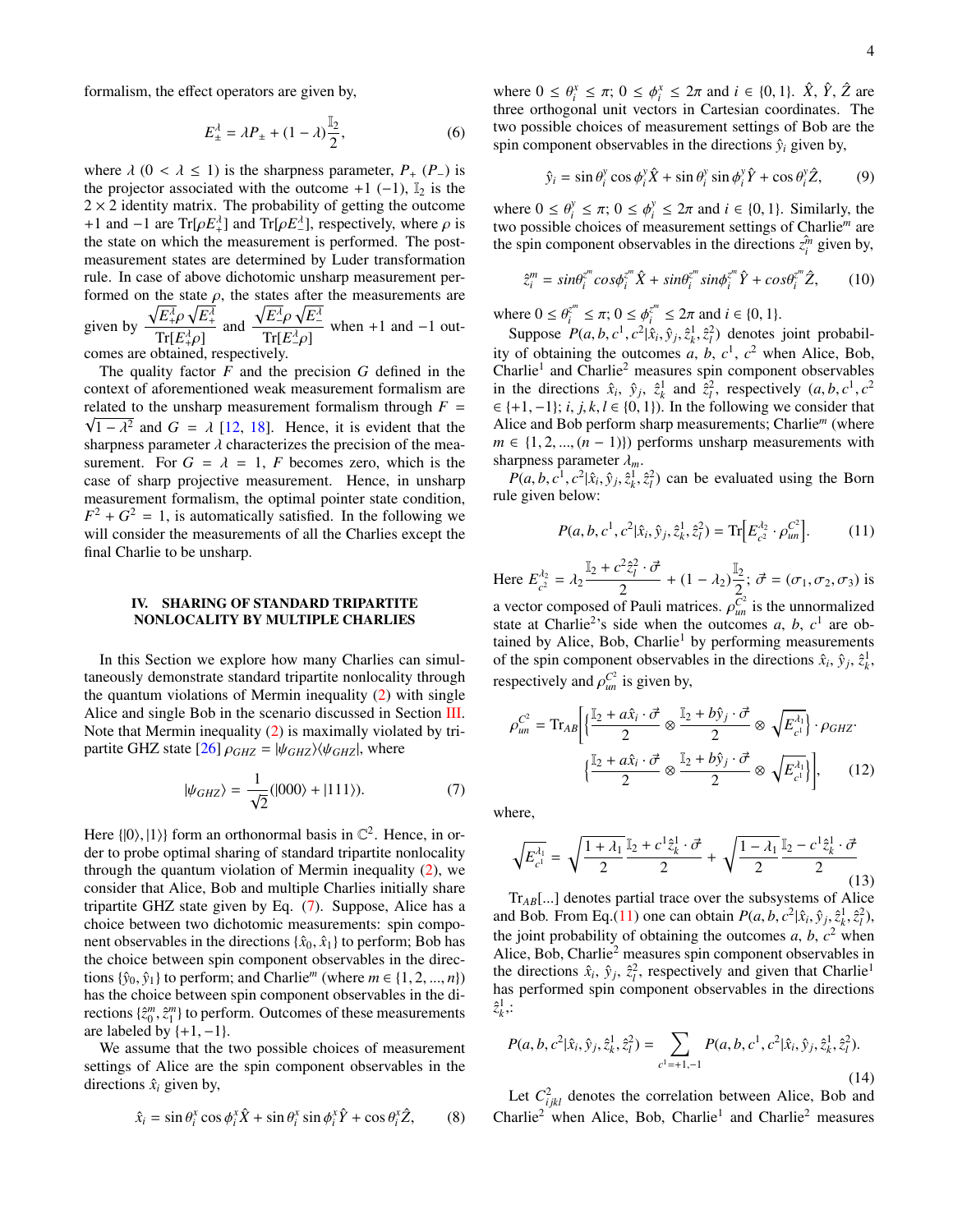spin component observables in the directions  $\hat{x}_i$ ,  $\hat{y}_j$ ,  $\hat{z}_k^1$  and  $\hat{z}_l^2$ , respectively. From the above joint probability [\(14\)](#page-3-3) the correlation  $C_{ijkl}^2$  can be obtained in the following way,

$$
C_{ijkl}^2 = \sum_{a=+1,-1} \sum_{b=+1,-1} \sum_{c^2=+1,-1} (abc^2) P(a,b,c^2 | \hat{x}_i, \hat{y}_j, \hat{z}_k^1, \hat{z}_l^2).
$$
\n(15)

Since Charlie<sup>2</sup> is ignorant about the measurement settings of Charlie<sup>1</sup>, the above correlation has to be averaged over the two possible measurement settings of Charlie<sup>1</sup> (spin component observables in the directions  $\{\hat{z}_0^1, \hat{z}_1^1\}$ . This average cor-<br>relation function between Alice, Bob and Charlie<sup>2</sup> is given by relation function between Alice, Bob and Charlie<sup>2</sup> is given by,

$$
\overline{C_{ijkl}^2} = \sum_{k=0,1} C_{ijkl}^2 P(\hat{z}_k^1),
$$
 (16)

where  $P(\hat{z}_k^1)$  is the probability with which Charlie<sup>1</sup> performs measurement of spin component observables in the direction  $\hat{z}_k^{\dagger}$  (*k* ∈ {0, 1}). Since we are considering an unbiased input scenario, all the possible measurement settings of Charlie<sup>1</sup> are equally probable, i. e.,  $P(\hat{z}_0^1) = P(\hat{z}_1^1) = \frac{1}{2}$ .

In a similar way the average correlation between Alice, Bob and any Charlie<sup>*m*</sup>,  $\overline{C_{ijl}^m}$  (*i*, *j*, *l* ∈ {0, 1}, *m* ∈ {1, 2, 3, ..., *n*}), can be evaluated. Using these average correlations the Mermin inequality [\(2\)](#page-1-1) for Alice, Bob and Charlie*<sup>m</sup>* can be expressed as follows:

<span id="page-4-1"></span>
$$
M_m = |\overline{C_{100}^m} + \overline{C_{010}^m} + \overline{C_{001}^m} - \overline{C_{111}^m}| \le 2, \tag{17}
$$

whose violation implies that standard tripartite nonlocality is demonstrated by Alice, Bob and Charlie*<sup>m</sup>*.

Now we want to find out whether Charlie<sup>1</sup> and Charlie<sup>2</sup> can simultaneously demonstrate standard tripartite nonlocality with Alice and Bob. Consider the measurements of the final Charlie, i. e., Charlie<sup>2</sup> to be sharp ( $\lambda_2 = 1$ ), and the mea-<br>surements of Charlie<sup>1</sup> to be unsharp. We observe that when surements of Charlie<sup>1</sup> to be unsharp. We observe that, when Charlie<sup>1</sup> gets 5% violation of the Mermin inequality [\(17\)](#page-4-1), i. e., when  $M_1 = 2.10$ , then the maximum quantum violation of Mermin inequality [\(17\)](#page-4-1) obtained by Charlie<sup>2</sup> is 85%, i.e.,  $M_2$  = 3.70. This happens for the choice of measurement settings:  $(\theta_0^x, \phi_0^x, \theta_1^x, \phi_1^x, \theta_0^y)$  $\phi_0^y$ ,  $\phi_0^y$  $\int_{0}^{y}$ ,  $\theta_1^y$  $\phi_1^y, \phi_1^y$  $\frac{y}{1}$ ,  $\theta_0^{z^1}$  $\phi_0^{z^1}$ ,  $\phi_0^{z^1}$  $\frac{z^1}{0}, \theta_1^{z^1}$  $\phi_1^{z^1}$ ,  $\phi_1^{z^1}$  $\frac{z^1}{1}, \theta_0^{z^2}$  $\phi_0^z$ ,  $\phi_0^z$ <sup>2</sup>  $_{0}^{\mathcal{Z}^{\ast }}% \text{ \ }C^{\ast }=\gamma _{\alpha }^{\alpha }\text{ \ }C^{\alpha }=\gamma _{\alpha }^{\alpha }\text{,} \label{eq2.1.1}$  $\lambda_1 = 0.52.$ <br>Next u *z* 2  $\phi_1^z$ ,  $\phi_1^z$ <br> $\phi_1^z$  $\binom{z^2}{1} \equiv \left(\frac{\pi}{2}, \frac{\pi}{2}, \frac{\pi}{2}, 0, \frac{\pi}{2}, \frac{\pi}{2}, \frac{\pi}{2}, 0, \frac{\pi}{2}, \frac{\pi}{2}, \frac{\pi}{2}, 0, \frac{\pi}{2}, \frac{\pi}{2}, 0, \frac{\pi}{2}, \frac{\pi}{2}, 0\right)$  with

Next, we address the question whether Charlie<sup>1</sup>, Charlie<sup>2</sup> and Charlie<sup>3</sup> can simultaneously demonstrate standard tripartite nonlocality with Alice and Bob. In this case, the measurements of the final Charlie, i. e., Charlie<sup>3</sup> are sharp ( $\lambda_3 = 1$ ),<br>and the measurements of Charlie<sup>1</sup> and Charlie<sup>2</sup> are unsharp and the measurements of Charlie<sup>1</sup> and Charlie<sup>2</sup> are unsharp. In this case we observe that, when each of the quantum vi-olations of Mermin inequality [\(17\)](#page-4-1) by Alice, Bob, Charlie<sup>1</sup> and Alice, Bob, Charlie<sup>2</sup> is 5%, i. e., when  $M_1 = 2.10$  and  $M_2 = 2.10$  then the maximum quantum violation of Mer- $M_2$  = 2.10, then the maximum quantum violation of Mermin inequality  $(17)$  by Alice, Bob, Charlie<sup>3</sup> is 69%, i. e.,  $M_3$  = 3.38. This happens for the choice of measurement settings:  $(\theta_0^x, \phi_0^x, \theta_1^x, \phi_1^x, \theta_0^y)$  $\phi_0^y, \phi_0^y$  $\frac{y}{\sigma}$ ,  $\theta_1^y$  $\int_{1}^{y}$ ,  $\phi_{1}^{y}$  $\frac{y}{1}$ ,  $\theta_0^{z^1}$  $\phi_0^{\bar{z}^1}, \phi_0^{\bar{z}^1}$  $\frac{z^1}{0}, \frac{\theta_1^{z^1}}{\pi}$  $\phi_1^{z^1}$ ,  $\phi_1^{z^1}$  $\frac{z^1}{1}, \frac{\theta_0^{z^2}}{\pi}$  $\phi_0^{z^2}$ ,  $\phi_0^{z^2}$  $_{0}^{\mathit{z}^{\ast }},$ θ *z* 2  $\frac{z^2}{1}, \phi_{1}^{z^2}$  $\frac{z^2}{1}, \frac{\theta_0^{z^3}}{0}$  $\phi_0^{z^3}$ ,  $\phi_0^{z^3}$ <br> $\phi_1^{z^3}$  $\frac{\sigma^3}{\underline{\sigma}}$ ,  $\frac{\theta_1^2}{\underline{\sigma}}$  $\phi_1^2$ ,  $\phi_1^2$ <br>  $\vdots$  0)  $\bar{x}$  $\binom{z}{1} \equiv \left(\frac{\pi}{2}, \frac{\pi}{2}, \frac{\pi}{2}, 0, \frac{\pi}{2}, \frac{\pi}{2}, \frac{\pi}{2}, 0, \frac{\pi}{2}, \frac{\pi}{2}, 0, \frac{\pi}{2}, \frac{\pi}{2}, 0, \frac{\pi}{2}\right)$  $\frac{\pi}{2}$ ,  $\frac{\pi}{2}$ ,  $\frac{\pi}{2}$ , 0,  $\frac{\pi}{2}$ ,  $\frac{\pi}{2}$ ,  $\frac{\pi}{2}$ , 0) with  $\lambda_1 = 0.52$  and  $\lambda_2 = 0.57$ . Hence,

it is possible for Charlie<sup>1</sup>, Charlie<sup>2</sup> and Charlie<sup>3</sup> to simultaneously demonstrate standard tripartite nonlocality with Alice and Bob.

Proceeding in a similar way we observe that Charlie<sup>1</sup>, Charlie<sup>2</sup>, Charlie<sup>3</sup>, Charlie<sup>4</sup>, Charlie<sup>5</sup>, Charlie<sup>6</sup> can simultaneously demonstrate standard tripartite nonlocality with Alice and Bob. Now we want to investigate whether Charlie<sup>1</sup>, Charlie<sup>2</sup>, Charlie<sup>3</sup>, Charlie<sup>4</sup>, Charlie<sup>5</sup>, Charlie<sup>6</sup> and Charlie<sup>7</sup> can simultaneously demonstrate standard tripartite nonlocality with single Alice and single Bob. Here the measurements of the final Charlie, i. e., Charlie<sup>7</sup> are sharp ( $\lambda_7 = 1$ ), and the measurements of all other Charlies are unsharp. In this case measurements of all other Charlies are unsharp. In this case we observe that, when each of the quantum violations of Mer-min inequality [\(17\)](#page-4-1) by Charlie<sup>1</sup>, Charlie<sup>2</sup>, Charlie<sup>3</sup>, Charlie<sup>4</sup>, Charlie<sup>5</sup>, Charlie<sup>6</sup> is 2.5%, i. e., when  $M_1 = 2.05$ ,  $M_2 = 2.05$ ,<br> $M_3 = 2.05$ ,  $M_4 = 2.05$ ,  $M_5 = 2.05$ ,  $M_6 = 2.05$ , then the  $M_3$  = 2.05,  $M_4$  = 2.05,  $M_5$  = 2.05,  $M_6$  = 2.05, then the maximum quantum value of the left hand side of Mermin in-equality [\(17\)](#page-4-1) by Alice, Bob, Charlie<sup>7</sup> is  $M_7 = 1.49$ . In fact, it is observed that when  $M_1 = 2$ ,  $M_2 = 2$ ,  $M_3 = 2$ ,  $M_4 = 2$ it is observed that when  $M_1 = 2$ ,  $M_2 = 2$ ,  $M_3 = 2$ ,  $M_4 = 2$ ,  $M_5 = 2$ ,  $M_6 = 2$ , then the maximum quantum value of the left hand side of Mermin inequality [\(17\)](#page-4-1) by Alice, Bob, Charlie<sup>7</sup> is  $M_7 = 1.76$ . Hence, Charlie<sup>1</sup>, Charlie<sup>2</sup>, Charlie<sup>3</sup>, Charlie<sup>4</sup>, Charlie<sup>4</sup>, Charlie<sup>4</sup>, Charlie<sup>4</sup>, Charlie<sup>4</sup>, Charlie<sup>4</sup>, Charlie<sup>4</sup>, Charlie<sup>4</sup>, Charlie<sup>4</sup>, Charlie<sup>4</sup>, Charlie<sup>4</sup>, Charlie<sup>4</sup>, Charlie<sup>4</sup>, Charli Charlie<sup>5</sup>, Charlie<sup>6</sup>, Charlie<sup>7</sup> cannot demonstrate standard tripartite nonlocality via violation of Mermin inequality with Alice and Bob simultaneously.

It is to be noted here that  $Charlie<sup>7</sup>$  may obtain quantum mechanical violation of the Mermin inequality if the sharpness parameter of any previous Charlie is small enough not to get a violation. In fact, it can be easily checked that Alice and Bob can demonstrate standard tripartite nonlocality through the quantum violation of Mermin inequality [\(17\)](#page-4-1) with at most any six Charlies on one side, simultaneously.

Though Mermin inequality is not maximally violated by Wstate, given by  $|\psi_W\rangle = \frac{1}{\sqrt{3}}(|001\rangle + |010\rangle + |100\rangle)$ , we also investigate the above issue when W state is initially shared between Alice, Bob and multiple Charlies as W state and GHZ state are two inequivalent three qubit maximally entangled states [\[49\]](#page-7-7). It is observed that at most three Charlies can demonstrate standard tripartite nonlocality through the quantum violation of Mermin inequality [\(2\)](#page-1-1) with single Alice and single Bob in the scenario described in Section [III](#page-2-0) when W state is shared.

In the next Section we address the same question discussed above in the context of genuine tripartite nonlocality.

## <span id="page-4-0"></span>V. SHARING OF GENUINE TRIPARTITE NONLOCALITY BY MULTIPLE CHARLIES

Since tripartite nonlocality and genuine tripartite nonlocality are fundamentally different, we also investigate how many Charlies can demonstrate genuine tripartite nonlocality through the quantum violations of Svetlichny inequality [\(4\)](#page-2-2) with single Alice and single Bob in the scenario discussed in Section [III.](#page-2-0) Since Svetlichny inequality  $(4)$  is maximally violated by tripartite GHZ state [\(7\)](#page-3-1), in this case also we consider that GHZ state is initially shared between Alice, Bob and multiple Charlies. The two possible choices of measurement settings of Alice, Bob and Charlie*<sup>m</sup>* are the spin component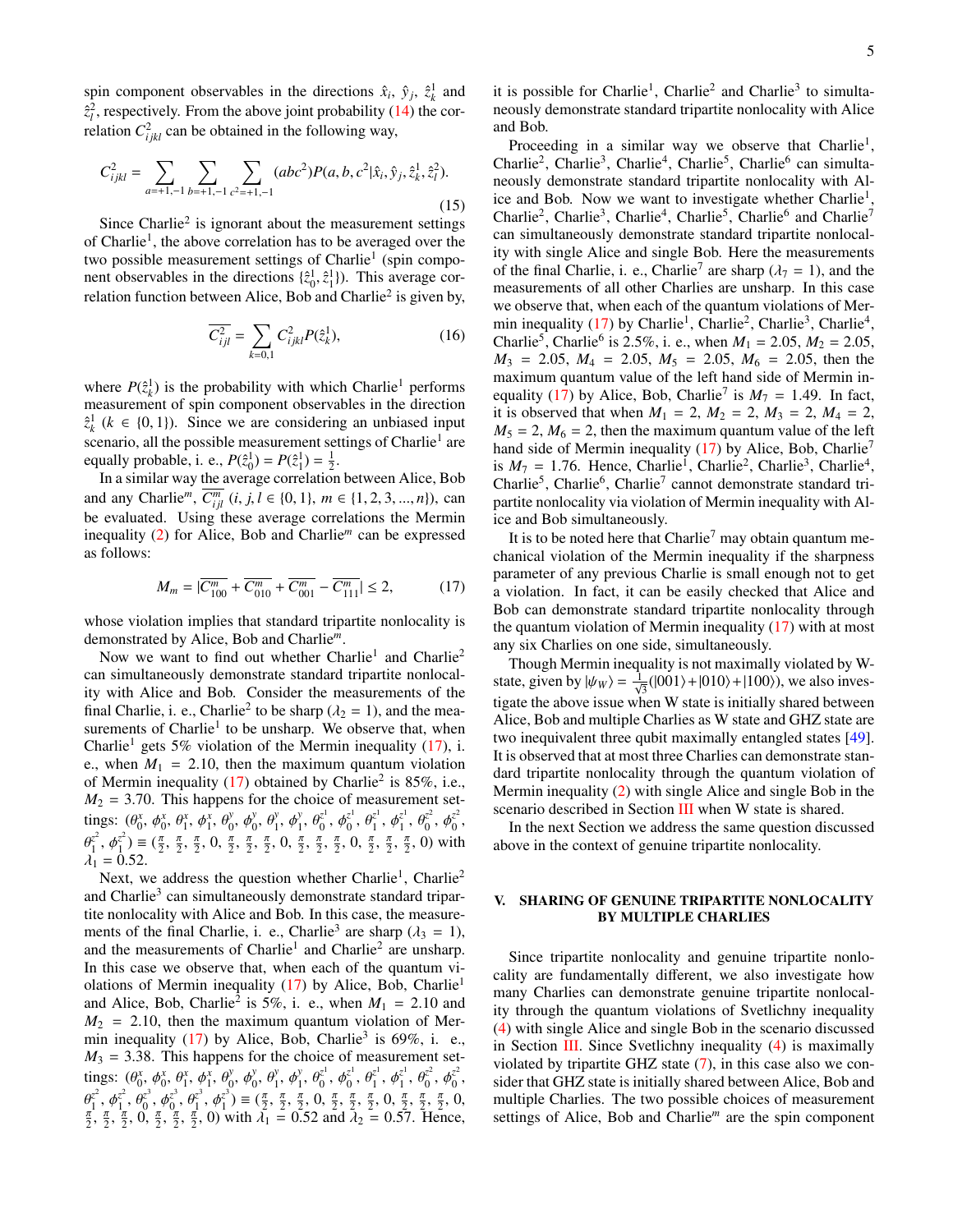observables in the directions  $\hat{x}_i$  given by Eq.[\(8\)](#page-3-4),  $\hat{y}_i$  given by Eq.[\(9\)](#page-3-5) and  $\hat{z}_i^m$  given by Eq.[\(10\)](#page-3-6), respectively, where  $i \in \{0, 1\}$ .<br>Outcomes of these measurements are labeled by  $\{-1, +1\}$ . Outcomes of these measurements are labeled by  $\{-1, +1\}$ .

Using the average correlations  $\overline{C_{ijl}^m}$  between Alice, Bob and Charlie*<sup>m</sup>* calculated by following the procedure described in Section [IV,](#page-3-0) the Svetlichny inequality [\(4\)](#page-2-2) for Alice, Bob and Charlie*<sup>m</sup>* can be expressed as follows:

$$
S_m = |\overline{C_{000}^m} + \overline{C_{100}^m} - \overline{C_{010}^m} + \overline{C_{110}^m} + \overline{C_{001}^m} - \overline{C_{101}^m} + \overline{C_{011}^m} + \overline{C_{111}^m}|
$$
  
  $\leq 4,$  (18)

whose violation implies that genuine tripartite nonlocality is demonstrated by Alice, Bob and Charlie*m*.

Now we are going to find out whether Charlie<sup>1</sup> and Charlie<sup>2</sup> can simultaneously demonstrate genuine tripartite nonlocality with Alice and Bob. Here the measurements of the final Charlie, i. e., Charlie<sup>2</sup> are sharp ( $\lambda_2 = 1$ ), and the mea-<br>surements of Charlie<sup>1</sup> are unsharp. We observe that when surements of Charlie<sup>1</sup> are unsharp. We observe that, when Charlie<sup>1</sup> gets 5% violation of the Svetlichny inequality  $(18)$ , i. e., when  $S_1 = 4.20$ , then the maximum quantum viola-tion of Svetlichny inequality [\(18\)](#page-5-1) obtained by Charlie<sup>2</sup> is 18%, i.e.,  $S_2 = 4.72$ . This happens for the choice of measurement settings:  $(\theta_0^x, \phi_0^x, \theta_1^x, \phi_1^x, \theta_0^y)$  $\phi_0^y$ ,  $\phi_0^y$  $\frac{y}{\sigma}$ ,  $\theta_1^y$  $\phi_1^y$ ,  $\phi_1^y$  $\frac{y}{1}$ ,  $\theta_0^{z^1}$  $\phi_0^{\zeta^1}, \phi_0^{\zeta^1}$  $\frac{z^1}{0}, \frac{\theta_1^{z^1}}{3\pi}$  $\frac{z^1}{1}, \frac{\phi_1^{z^1}}{\pi}$  $\frac{z^1}{1}, \frac{\theta_0^{z^2}}{\pi}$  $_{0}^{\mathcal{Z}^{\ast }}% \phi=\int_{0}^{\mathcal{Z}^{\ast }}\mathcal{E}^{\ast }\mathcal{E}^{\ast }\mathcal{E}^{\ast }\mathcal{E}^{\ast }$  $\frac{7}{3}$ *z* 2  $\begin{matrix} z^2 \\ 0 \end{matrix}$ ,  $\theta_1^{z^2}$  $\phi_1^z$ ,  $\phi_1^z$ <br>ith 1  $\binom{z^2}{1} \equiv \left(\frac{\pi}{2}, \frac{\pi}{2}, \frac{\pi}{2}, 0, \frac{\pi}{2}, \frac{\pi}{2}, \frac{\pi}{2}, 0, \frac{\pi}{2}, \frac{\pi}{4}, \frac{\pi}{2}, \frac{\pi}{4}, \frac{\pi}{2}, \frac{\pi}{4}, \frac{\pi}{2}, \frac{\pi}{4}\right)$  $\frac{3\pi}{4}$ ) with  $\lambda_1 = 0.74$ . Most importantly, it is observed that for  $\lambda_1 \in [0.71, 0.91]$  both Charlie<sup>1</sup> and Charlie<sup>2</sup> can demonstrate<br>genuine tripartite poplocality with Alice and Bob simultanegenuine tripartite nonlocality with Alice and Bob simultaneously.

Next, we are interested in the question whether Charlie<sup>1</sup>, Charlie<sup>2</sup> and Charlie<sup>3</sup> can demonstrate genuine tripartite nonlocality with single Alice and single Bob simultaneously. In this case, the measurements of the final Charlie, i. e., Charlie<sup>3</sup> are sharp ( $\lambda_3 = 1$ ), and the measurements of Charlie<sup>1</sup> and<br>Charlie<sup>2</sup> are unsharp. In this case we observe that when each Charlie<sup>2</sup> are unsharp. In this case we observe that, when each of the quantum violations of Svetlichny inequality [\(18\)](#page-5-1) by Alice, Bob, Charlie<sup>1</sup> and Alice, Bob, Charlie<sup>2</sup> is 5%, i. e., when  $S_1 = 4.20$  and  $M_2 = 4.20$ , then the maximum quantum value of the left hand side of Svetlichny inequality [\(18\)](#page-5-1) by Alice, Bob, Charlie<sup>3</sup> is  $S_3 = 3.44$ . In fact, when  $S_1 = 2$ ,  $S_2 = 2$ , then the maximum quantum value of the left hand  $S_2 = 2$ , then the maximum quantum value of the left hand side of Svetlichny inequality  $(18)$  by Alice, Bob, Charlie<sup>3</sup> is  $S_3 = 3.77$ . This happens for the choice of measurement set-<br>tings:  $(\alpha x + \alpha x + \alpha y + \alpha y + \alpha y + \alpha z^T + \alpha z^T + \alpha z^T + \alpha z^T + \alpha z^T + \alpha z^T + \alpha z^T + \alpha z^T + \alpha z^T + \alpha z^T + \alpha z^T + \alpha z^T + \alpha z^T + \alpha z^T + \alpha z^T + \alpha z^T + \alpha z^T + \alpha z^T + \alpha z^T + \alpha z^T + \alpha z^T + \alpha z^T +$ tings:  $(\theta_0^x, \phi_0^x, \theta_1^x, \phi_1^x, \theta_0^y)$  $\phi_0^y, \phi_0^y$  $\frac{y}{0}, \frac{\theta_1^y}{1}$  $\int_{1}^{y}$ ,  $\phi_{1}^{y}$  $\frac{y}{1}, \frac{\theta_0^{z^1}}{\pi}$  $\phi_0^{\bar{z}^1}$ ,  $\phi_0^{\bar{z}^1}$  $\frac{z^1}{0}, \frac{\theta_1^{z^1}}{\pi}$  $\phi_1^{\zeta^1}, \phi_1^{\zeta^1}$  $\frac{z^1}{1}, \frac{\theta_0^{z^2}}{\pi}$  $\phi_0^z$ ,  $\phi_0^z$ <br> $\frac{\pi}{\pi}$  $_{0}^{\mathcal{Z}^{\ast }}% \text{ \ }C^{\ast }=\gamma _{\alpha }^{\alpha }\text{ \ }C^{\alpha }=\gamma _{\alpha }^{\alpha }\text{,} \label{eq2.1.1}$ ί, *z* 2  $\frac{\pi^2}{1}, \frac{\phi_1^{z^2}}{\pi}$  $\frac{z^2}{1}, \frac{\theta_0^{z^3}}{\pi}$  $\frac{\pi^3}{9}, \frac{\phi_0^{z^3}}{3\pi}$  $\frac{z^3}{0}, \frac{\theta_1^{z^3}}{\pi}$  $\frac{z^3}{1}, \frac{\phi_1^{z^3}}{\pi}$  $\binom{z^3}{1} \equiv \left(\frac{\pi}{2}, \frac{\pi}{2}, \frac{\pi}{2}, 0, \frac{\pi}{2}, \frac{\pi}{2}, \frac{\pi}{2}, 0, \frac{\pi}{2}, \frac{\pi}{2}\right)$  $\frac{3\pi}{4}$ ,  $\frac{\pi}{2}$ ,  $\frac{\pi}{4}$ ,  $\frac{\pi}{2}$ ,  $\frac{\pi}{4}$ ,  $\frac{\pi}{2}$ ,  $\frac{3\pi}{4}$ ) with  $\lambda_1 = 0.71$  and  $\lambda_2 = 0.83$ .<br>Hence it is impossible for Charlie<sup>1</sup> Charlie<sup>2</sup> and Charlie<sup>3</sup> to Hence, it is impossible for Charlie<sup>1</sup>, Charlie<sup>2</sup> and Charlie<sup>3</sup> to simultaneously demonstrate genuine tripartite nonlocality via violation of Svetlichny inequality with Alice and Bob.

It is to be noted here that  $Charlie<sup>3</sup>$  may obtain quantum mechanical violation of the Svetlichny inequality if the sharpness parameter of Charlie<sup>1</sup> or that of Charlie<sup>2</sup> is small enough not to get a violation. In fact, it can be easily checked that Alice and Bob can demonstrate genuine tripartite nonlocality through the quantum violation of Svetlichny inequality [\(18\)](#page-5-1) with any of the combinations:  $(Charlie<sup>1</sup>, Charlie<sup>2</sup>), (Charlie<sup>1</sup>,$ Charlie<sup>3</sup>), (Charlie<sup>2</sup>, Charlie<sup>3</sup>), simultaneously.

In this case also we investigate the above issue when W

state is initially shared between Alice, Bob and multiple Charlies. It is observed that at most one Charlie can demonstrate genuine tripartite nonlocality through the quantum violation of Svetlichny inequality [\(4\)](#page-2-2) with single Alice and single Bob in the scenario described in Section [III](#page-2-0) when W state is shared.

### <span id="page-5-0"></span>VI. CONCLUDING DISCUSSION

<span id="page-5-1"></span>Tripartite as well as multipartite quantum correlations have various applications in quantum communication and quantum computation [\[31](#page-7-1)[–44\]](#page-7-2). Hence, from foundational aspect as well as from quantum information theoretic perspective it is legitimate to ask whether more than three observers can share tripartite nonlocality, simultaneously. In the present study, contingent upon considering a particular scenario, we have answered this question in the affirmative. Moreover, we have demonstrated that standard tripartite nonlocality can be simultaneously shared by more number of observers (Charlies), performing sequential measurements on one particle, compared to genuine tripartite nonlocality in the particular scenario considered in Fig[.1.](#page-2-1) Hence, we can state that standard tripartite nonlocality is more effective than genuine tripartite nonlocality in the context of simultaneous sharing by multiple observers.

In particular, we have considered a scenario where three spin- $\frac{1}{2}$  particles are spatially separated and shared between Alice, Bob and multiple Charlies. Alice performs measurements on the first particle; Bob performs measurements on the second particle and multiple Charlies perform measurements on the third particle sequentially. Moreover, we have assumed that all possible measurement settings of each Charlie are equally probable and each Charlie performs measurements independent of the choices of measurement settings and outcomes of previous Charlies. In this scenario we have investigated how many Charlies can simultaneously show tripartite nonlocality with single Alice and single Bob. Interestingly, we have shown that at most six Charlies can simultaneously demonstrate standard tripartite nonlocality with re-spect to quantum violations of Mermin inequality [\[24\]](#page-6-22). On the other hand, at most two Charlies can simultaneously demonstrate genuine tripartite nonlocality with respect to quantum violations of Svetlichny inequality [\[25\]](#page-6-23). Apart from having information theoretic applications, these results distinguish two inequivalent notions of tripartite nonlocality in the context of nonlocality sharing.

The present work opens a number of interesting questions. Firstly, addressing the issue of sharing other notions of genuine tripartite nonlocality [\[46\]](#page-7-4), apart from Svetlichny type genuine nonlocality, in the aforementioned scenario described in Fig[.1](#page-2-1) is worthy of further investigation. Secondly, in the same spirit of the present work, it would be interesting to investigate sharing of multipartite quantum steering [\[50](#page-7-8)[–52\]](#page-7-9) by multiple observers measuring sequentially on the same particle. Thirdly, exploring the concept of nonlocality sharing for higher dimensional quantum systems by using different many-outcome *local realist* inequalities [\[53,](#page-7-10) [54\]](#page-7-11) remains open till date. Another interesting direction is to explore the pos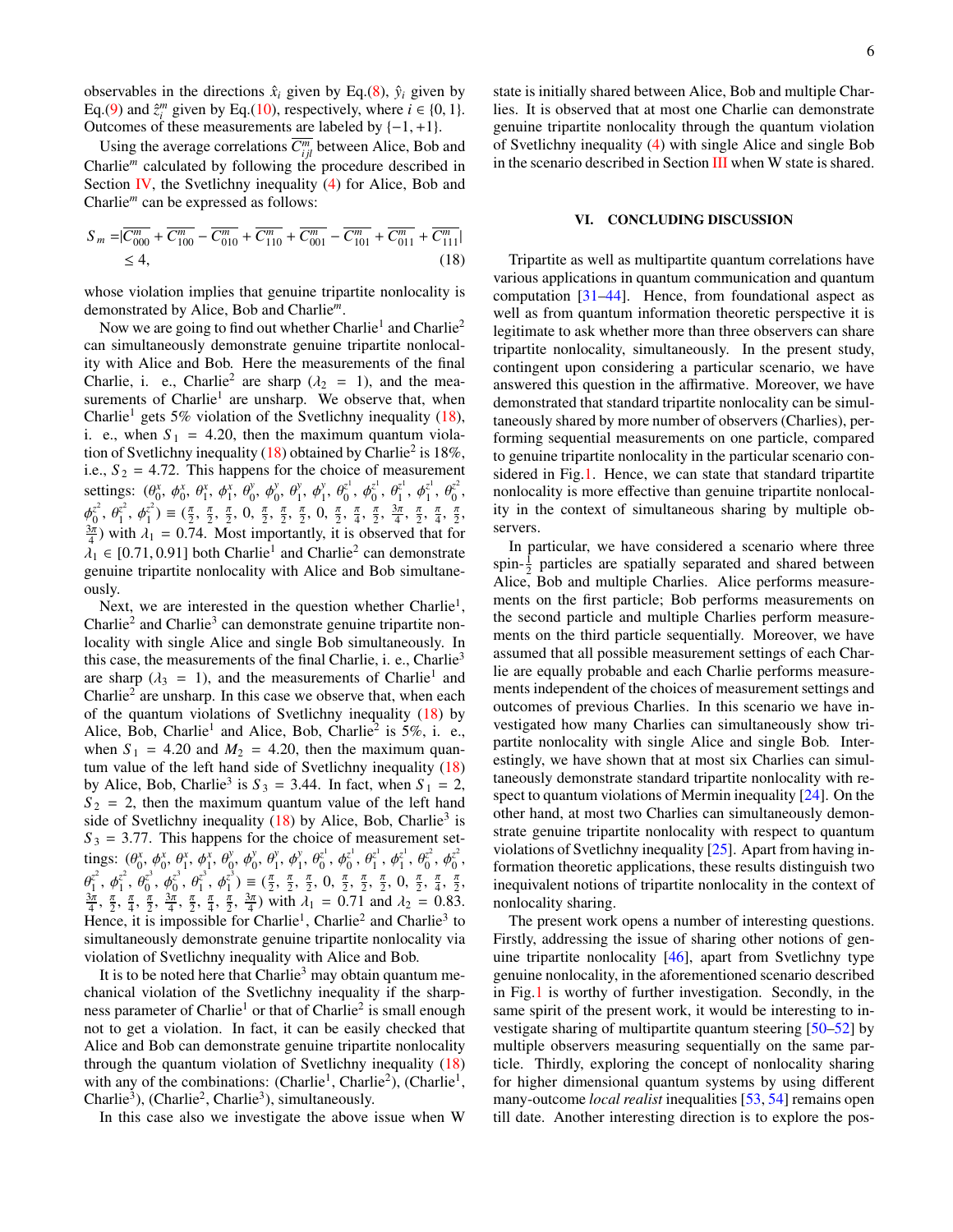sibility of sharing tripartite nonlocal correlations between (i) single Alice - multiple Bobs - multiple Charlies, (ii) multiple Alices - multiple Bobs - multiple Charlies and finding a connection of these sharing phenomena with some information processing task(s). It is to be noted that the problem presented in this paper can easily be generalized to multipartite nonlocality, demonstrated by multiqubit states, using different multipartite Bell-type *local realist* inequalities [\[24,](#page-6-22) [55](#page-7-12)[–59\]](#page-7-13).

### VII. ACKNOWLEDGEMENTS

D. D. acknowledges the financial support from University Grants Commission (UGC), Government of India. S. S. ac-

- <span id="page-6-0"></span>[1] A. Einstein, B. Podolsky, and N. Rosen, *"Can Quantum-Mechanical Description of Physical Reality Be Considered Complete?"*, Phys. Rev. 47[, 777 \(1935\).](https://journals.aps.org/pr/abstract/10.1103/PhysRev.47.777)
- <span id="page-6-1"></span>[2] J. S. Bell, *"ON THE EINSTEIN PODOLSKY ROSEN PARA-DOX",* Physics 1[, 195 \(1965\).](https://cds.cern.ch/record/111654/files/vol1p195-200_001.pdf)
- <span id="page-6-2"></span>[3] J. F. Clauser, M. A. Horne, A. Shimony, and R. A. Holt, *"Proposed Experiment to Test Local Hidden-Variable Theories",* [Phys. Rev. Lett.](https://journals.aps.org/prl/abstract/10.1103/PhysRevLett.23.880) 23, 880 (1969).
- <span id="page-6-3"></span>[4] R. Horodecki, P. Horodecki, M. Horodecki, and K. Horodecki, *"Quantum entanglement",* [Rev. Mod. Phys](https://journals.aps.org/rmp/abstract/10.1103/RevModPhys.81.865) 81, 865 (2009).
- <span id="page-6-4"></span>[5] A. Acin, and Ll. Masanes, *"Certified randomness in quantum physics",* Nature 540[, 213 \(2016\).](https://www.nature.com/articles/nature20119)
- <span id="page-6-5"></span>[6] N. Gisin, G. Ribordy, W. Tittel, and H. Zbinden, *"Quantum cryptography",* [Rev. Mod. Phys.](https://journals.aps.org/rmp/abstract/10.1103/RevModPhys.74.145) 74, 145 (2002).
- <span id="page-6-6"></span>[7] V. Scarani, H. Bechmann-Pasquinucci, N. J. Cerf, M. Dusek, N. Lutkenhaus, and M. Peev, *"The security of practical quantum key distribution",* [Rev. Mod. Phys.](https://journals.aps.org/rmp/abstract/10.1103/RevModPhys.81.1301) 81, 1301 (2009).
- <span id="page-6-7"></span>[8] H. Buhrman, R. Cleve, S. Massar, and R. de Wolf, *"Nonlocality and communication complexity",* [Rev. Mod. Phys.](https://journals.aps.org/rmp/abstract/10.1103/RevModPhys.82.665) 82, 665 [\(2010\).](https://journals.aps.org/rmp/abstract/10.1103/RevModPhys.82.665)
- <span id="page-6-8"></span>[9] V. Coffman, J. Kundu, and W. K. Wootters, *"Distributed entanglement",* Phys. Rev. A 61[, 052306 \(2000\).](https://journals.aps.org/pra/abstract/10.1103/PhysRevA.61.052306)
- <span id="page-6-9"></span>[10] B. Toner, and F. Verstraete, *"Monogamy of Bell correlations and Tsirelson's bound",* arXiv:quant-ph/[0611001 \(2006\).](https://arxiv.org/abs/quant-ph/0611001)
- <span id="page-6-10"></span>[11] R. Silva, N. Gisin, Y. Guryanova, and Sandu Popescu, *"Multiple Observers Can Share the Nonlocality of Half of an Entangled Pair by Using Optimal Weak Measurements",* [Phys. Rev.](https://journals.aps.org/prl/abstract/10.1103/PhysRevLett.114.250401) Lett. 114[, 250401 \(2015\).](https://journals.aps.org/prl/abstract/10.1103/PhysRevLett.114.250401)
- <span id="page-6-11"></span>[12] S. Mal, A. S. Majumdar, D. Home, *"Sharing of Nonlocality of a Single Member of an Entangled Pair of Qubits Is Not Possible by More than Two Unbiased Observers on the Other Wing",* [Mathematics](http://www.mdpi.com/2227-7390/4/3/48/htm) 4 48 (2016).
- <span id="page-6-12"></span>[13] M.-J. Hu, Z.-Y. Zhou, X.-M. Hu, C.-F. Li, G.-C. Guo, and Y.-S. Zhang, *"Observation of non-locality sharing among three observers with one entangled pair via optimal weak measurement",* [npj Quantum Information](https://www.nature.com/articles/s41534-018-0115-x) 4, 63 (2018).
- <span id="page-6-13"></span>[14] M. Schiavon, L. Calderaro, M. Pittaluga, G. Vallone, and P. Villoresi, *"Three-observer Bell inequality violation on a two-qubit entangled state",* [Quantum Sci. Technol.](http://iopscience.iop.org/article/10.1088/2058-9565/aa62be/meta) 2 015010 (2017).
- <span id="page-6-14"></span>[15] E. Schrodinger, *"Discussion of Probability Relations between Separated Systems",* [Proc. Cambridge Philos. Soc.](https://www.cambridge.org/core/journals/mathematical-proceedings-of-the-cambridge-philosophical-society/article/discussion-of-probability-relations-between-separated-systems/C1C71E1AA5BA56EBE6588AAACB9A222D) 31, 555 [\(1935\);](https://www.cambridge.org/core/journals/mathematical-proceedings-of-the-cambridge-philosophical-society/article/discussion-of-probability-relations-between-separated-systems/C1C71E1AA5BA56EBE6588AAACB9A222D) E. Schrodinger, *"Probability relations between separated systems"*, [Proc. Cambridge Philos. Soc.](https://www.cambridge.org/core/journals/mathematical-proceedings-of-the-cambridge-philosophical-society/article/probability-relations-between-separated-systems/641DDDED6FB033A1B190B458E0D02F22) 32, 446 (1936).

knowledges the financial support from INSPIRE programme, Department of Science and Technology (DST), Government of India. The authors acknowledge fruitful discussions with Biswajit Paul.

- [16] H. M. Wiseman, S. J. Jones, and A. C. Doherty, *"Steering, Entanglement, Nonlocality, and the Einstein-Podolsky-Rosen Paradox",* Phys. Rev. Lett. 98[, 140402 \(2007\).](https://journals.aps.org/prl/abstract/10.1103/PhysRevLett.98.140402)
- <span id="page-6-15"></span>[17] S. J. Jones, H. M. Wiseman, and A. C. Doherty, *"Entanglement, Einstein-Podolsky-Rosen correlations, Bell nonlocality, and steering",* Phys. Rev. A. 76[, 052116 \(2007\).](https://journals.aps.org/pra/abstract/10.1103/PhysRevA.76.052116)
- <span id="page-6-16"></span>[18] S. Sasmal, D. Das, S. Mal, and A. S. Majumdar, *"Steering a single system sequentially by multiple observers",* [Phys. Rev.](https://journals.aps.org/pra/abstract/10.1103/PhysRevA.98.012305) A 98[, 012305 \(2018\).](https://journals.aps.org/pra/abstract/10.1103/PhysRevA.98.012305)
- <span id="page-6-17"></span>[19] M. D. Reid, *"Monogamy inequalities for the Einstein-Podolsky-Rosen paradox and quantum steering",* [Phys. Rev. A](https://journals.aps.org/pra/abstract/10.1103/PhysRevA.88.062108) 88, [062108 \(2013\).](https://journals.aps.org/pra/abstract/10.1103/PhysRevA.88.062108)
- <span id="page-6-18"></span>[20] S. Mal, D. Das, S. Sasmal, and A. S. Majumdar, *"Necessary and su*ffi*cient state condition for two-qubit steering using two measurement settings per party and monogamy of steering",* [arXiv:1711.00872 \[quant-ph\] \(2017\).](https://arxiv.org/abs/1711.00872)
- <span id="page-6-19"></span>[21] A. Bera, S. Mal, A. Sen De, and U. Sen, *"Witnessing bipartite entanglement sequentially by multiple observers",* [Phys. Rev.](https://journals.aps.org/pra/abstract/10.1103/PhysRevA.98.062304) A 98[, 062304 \(2018\).](https://journals.aps.org/pra/abstract/10.1103/PhysRevA.98.062304)
- <span id="page-6-20"></span>[22] D. Mondal, T. Pramanik, and A. K. Pati, *"Nonlocal advantage of quantum coherence",* Phys. Rev. A 95[, 010301\(R\) \(2017\).](https://journals.aps.org/pra/abstract/10.1103/PhysRevA.95.010301)
- <span id="page-6-21"></span>[23] S. Datta, and A. S. Majumdar, *"Sharing of nonlocal advantage of quantum coherence by sequential observers",* [Phys. Rev. A](https://journals.aps.org/pra/abstract/10.1103/PhysRevA.98.042311) 98[, 042311 \(2018\).](https://journals.aps.org/pra/abstract/10.1103/PhysRevA.98.042311)
- <span id="page-6-22"></span>[24] N. D. Mermin, *"Extreme quantum entanglement in a superposition of macroscopically distinct states",* [Phys. Rev. Lett.](https://journals.aps.org/prl/abstract/10.1103/PhysRevLett.65.1838) 65, [1838 \(1990\).](https://journals.aps.org/prl/abstract/10.1103/PhysRevLett.65.1838)
- <span id="page-6-23"></span>[25] G. Svetlichny, *"Distinguishing three-body from two-body nonseparability by a Bell-type inequality",* [Phys. Rev. D](https://journals.aps.org/prd/abstract/10.1103/PhysRevD.35.3066) 35, 3066 [\(1987\).](https://journals.aps.org/prd/abstract/10.1103/PhysRevD.35.3066)
- <span id="page-6-24"></span>[26] D. M. Greenberger, M. A. Horne, and A. Zeilinger, *Bells Theorem, Quantum Theory, and Conceptions of the Universe*, (1989).
- <span id="page-6-25"></span>[27] S. Ghose, N. Sinclair, S. Debnath, P. Rungta, and R. Stock, *"Tripartite Entanglement versus Tripartite Nonlocality in Three-Qubit Greenberger-Horne-Zeilinger-Class States",* Phys. Rev. Lett. 102[, 250404 \(2009\).](https://journals.aps.org/prl/abstract/10.1103/PhysRevLett.102.250404)
- [28] A. Ajoy, and P. Rungta, *'Svetlichnys inequality and genuine tripartite nonlocality in three-qubit pure states",* [Phys. Rev. A](https://journals.aps.org/pra/abstract/10.1103/PhysRevA.81.052334) 81, [052334 \(2010\).](https://journals.aps.org/pra/abstract/10.1103/PhysRevA.81.052334)
- <span id="page-6-26"></span>[29] J. Lavoie, R. Kaltenbaek, and K. J. Resch, *"Experimental violation of Svetlichny's inequality",* [New J. Phys.](http://iopscience.iop.org/article/10.1088/1367-2630/11/7/073051/meta) 11, 073051 [\(2009\).](http://iopscience.iop.org/article/10.1088/1367-2630/11/7/073051/meta)